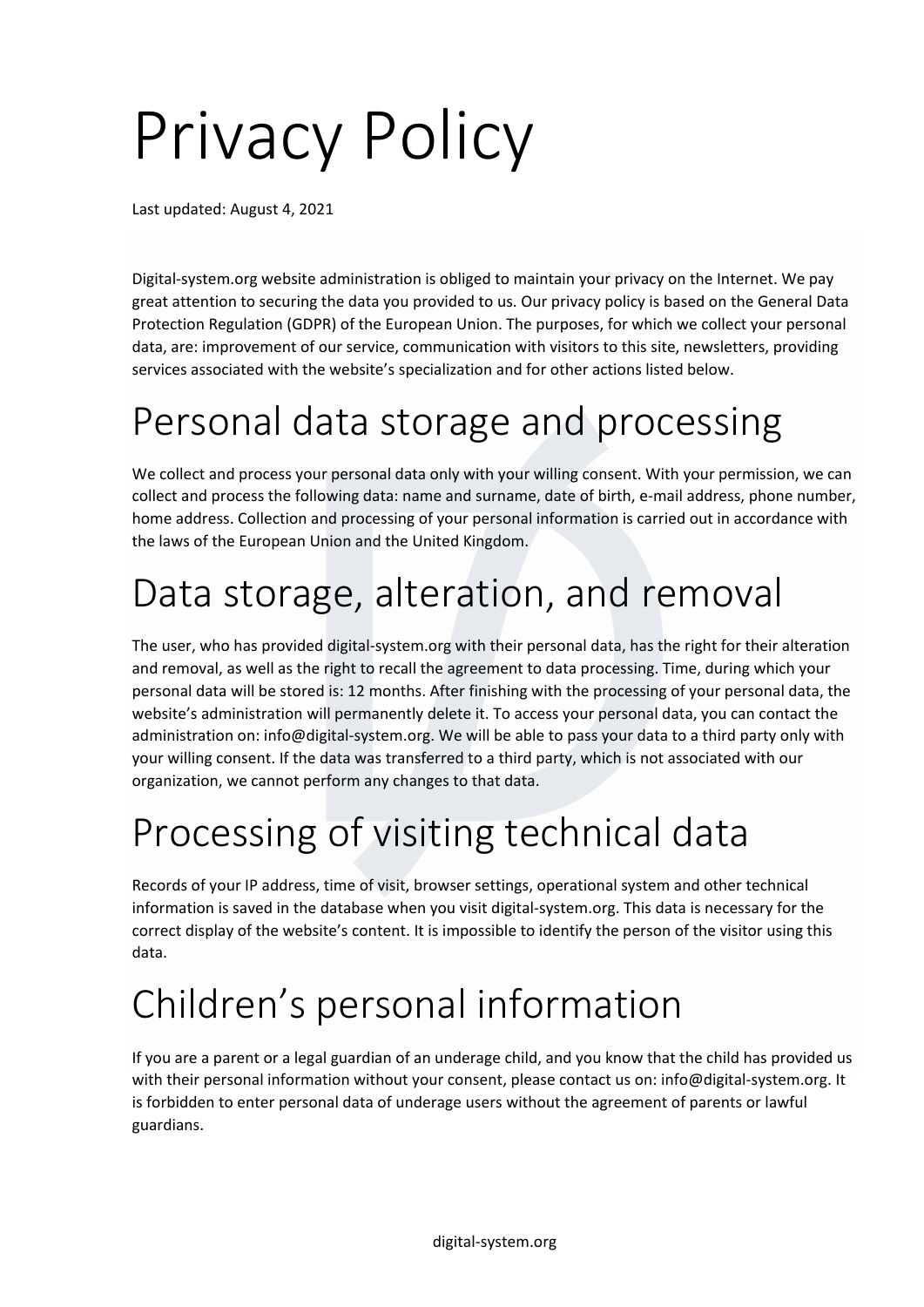# Cookies processing

We use cookie files for the correct display of the website's content and for the convenience of browsing digital-system.org. They are small files, that are stored on your device. They help the website to remember information about you, such as in which language you use the website and which pages have you already opened. This information will be useful in the next visit. Thanks to cookie files, the website's browsing becomes much more convenient. You can set up cookies reception and blocking in your browser yourself. Inability to receive cookie files may limit the functionality of the website.

# Processing of personal data by other services

This website uses third-party online services, which perform data collecting, independent from us. Such services include: Google Analytics.

Data collected by these services may be provided to other services within those organizations. They can use the data for advertising personalization of their own advertising network. You can learn about user agreements of those organizations on their websites. You can also refuse their collection of your personal data. For example, Google Analytics Opt-out Browser Add-on can be found here. We do not pass any personal data to other organizations or services, which are not listed in this privacy policy. As an exception, the collected data may be provided on a lawful request of state authorities, that are authorized to request such information.

#### Links to other websites

Our website digital-system.org may contain links to other websites, which are not under our control. We are not responsible for the content of these websites. We recommend you familiarize yourself with the privacy policy of every website that you visit, if such policy exists.

#### Changes to the privacy policy

From time to time, our website digital-system.org may update our privacy policy. We inform about any changes to the privacy policy, placed on this webpage. We are monitoring any changes in legislation, which is related to personal data in European Union and United Kingdom. If you have entered any of your personal data on our website, we will inform you about the changes in our privacy policy. If your personal data, and more specifically, your contact information was entered incorrectly, we will not be able to contact you.